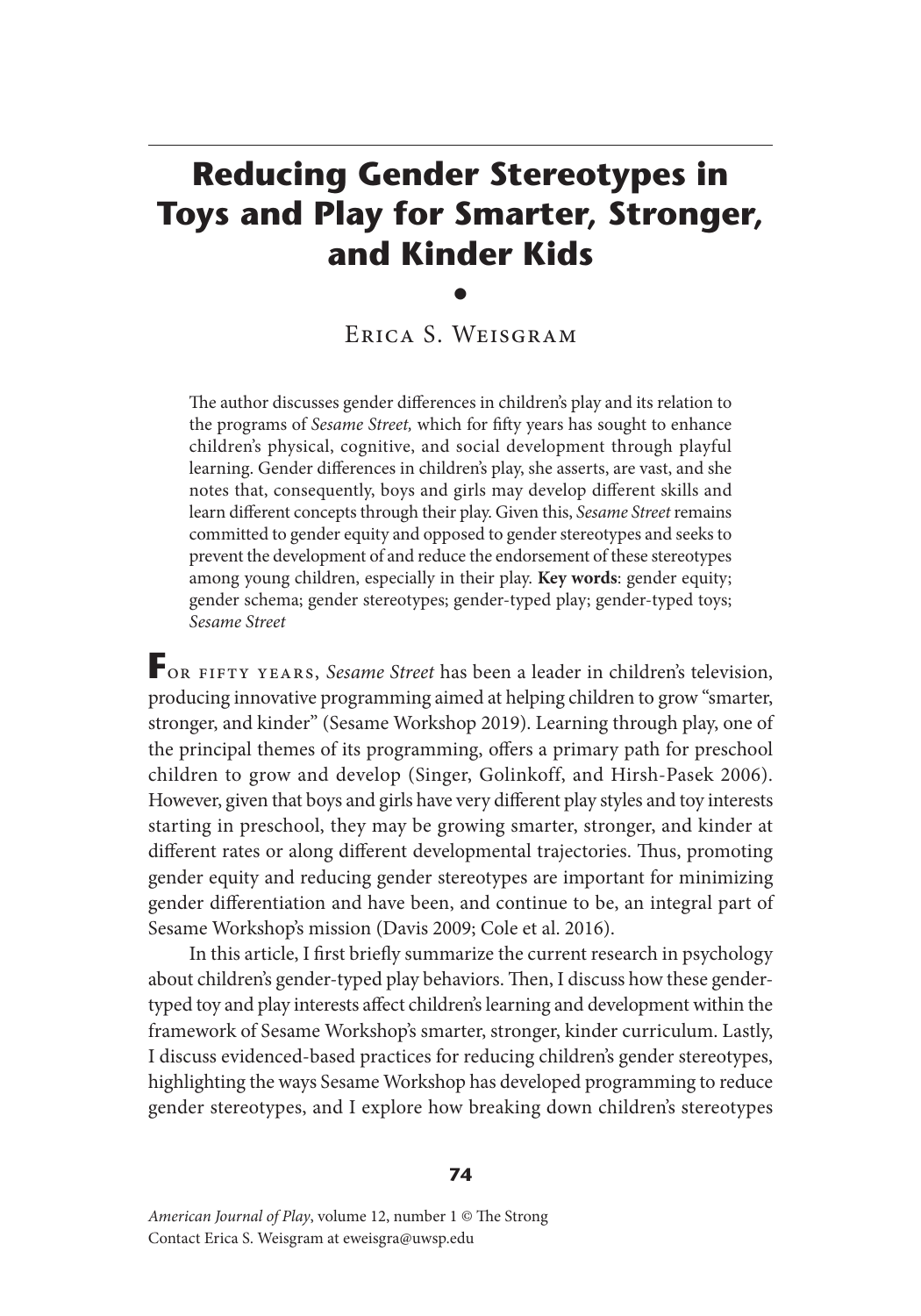about toys and play may affect their later development.

## **Children's Gender-Typed Play Behaviors**

Gender-typed play behaviors begin in preschool and continue throughout childhood. These play behaviors include gender-typed toy interests, gender-typed play styles, and gender segregated play groups. Gender segregation becomes tightly interwoven with gender-typed play styles. Research has demonstrated that boys are more likely to play with other boys, play in larger groups, and have a more roughand-tumble play style than girls (Colwell and Lindsey 2005; Rose and Smith 2018). Girls, in contrast, are more likely to play with other girls, play in smaller groups, and have a more cooperative play style than boys (Rose and Smith 2018). This gender segregation begins in the preschool years as children first grow attracted to others whom they perceive to be similar and are highly compatible in their in behavior (Martin et al. 2011; Maccoby 1998). These gender-typed play behaviors may give boys and girls different play experiences throughout their development, creating the "two cultures of childhood" noted by Eleanor Maccoby (1998).

Children's interest in gender-typed toys has been subject to a considerable amount of research in the recent literature (see Weisgram and Dinella 2018 for a recent review). Gender differences in children's toy interests consistently loom large in the psychological literature. Boys show greater interest in traditionally masculine toys (e.g., vehicles, toy weapons, super hero toys) and girls show greater interest in traditionally feminine toys (e.g., baby dolls, princess toys, domestic toys) (Blakemore and Centers 2005; Todd et al. 2018; Weisgram and Dinella 2018). These gender differences emerge in toddlerhood and become greater and more consistent throughout preschool and elementary schools (Todd et al. 2018).

There are many factors that contribute to children's gender-typed toy interests. Some researchers suggest that biological factors, in particular prenatal hormones, contribute to these gender differences (Hines, Constantinescu, and Spencer 2015). Numerous studies of girls with Congenital Adrenal Hyperplasia (CAH), a condition in which the adrenal gland produces too many androgens, have found that CAH girls have more masculine play interests and styles than their unaffected sisters (Wong et al. 2013). However, the level of masculine play interest is not as great as that of boys, which suggests that environmental socialization may also play an important role.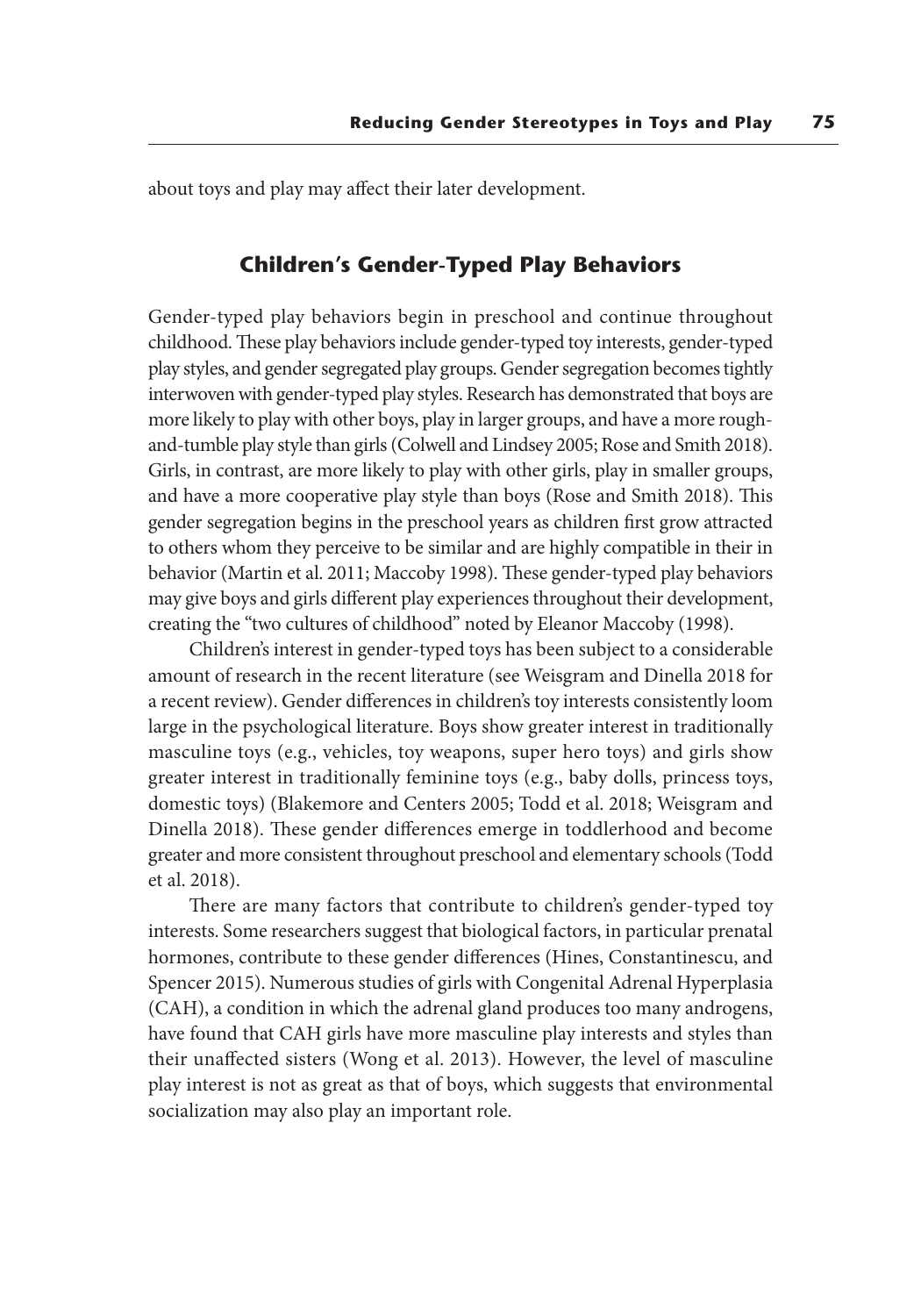Social agents also influence children's toy interests. Indeed, research has found that parents are more likely to buy gender-typed toys and neutral toys for their children than toys typically associated with another gender (Weisgram and Bruun 2018). They are also more likely to encourage play sessions in which the available toys are associated with their children's genders (Caldera, Huston, and O'Brien 1989). Peers also influence choices through modeling gendertyped play and reinforcing this play with peer acceptance, leading children to engage in more gendered play over time (Brown and Stone 2018). Media and advertising also often affect children's gender-typed toy interests by explicitly labeling toys "for boys" or "for girls," depicting only boys or only girls on its packaging, and using implicit gender labels such as color to differentiate between target consumers (Fine and Rush 2016; Auster and Mansbach 2012; Spinner, Cameron, and Calogero 2018; Sweet 2014).

Children's gender-related cognitions also help determine gender-typed play behaviors. Gender-related cognitions can include a child's gender identity, gender schemas, gender knowledge, and gender stereotypes. Children are first able to apply the labels "boys" and "girls" to themselves and to others around 2.5 years of age, establishing a rudimentary gender identity. Although children show some gender-typed preferences for toys in infancy, gender-typed play behaviors increase after gender identity is established in the toddler and preschool years (Todd, Barry, and Thommessen 2016). Children also gain in their gender knowledge about the activities associated with males and females in our society throughout early childhood (Martin and Ruble 2004). This knowledge is a precursor to the formation of gender schemas and the construction of gender stereotypes (Bigler and Liben 2007). Gender stereotypes include personal endorsements of beliefs about who should play with what toys and do which activities. These stereotypes begin to emerge in the preschool years and peak in early elementary school, after which children develop more flexible gender beliefs (Martin and Ruble 2004). I have mentioned many social agents that influence the content of this knowledge and these stereotypes. Because toys and play dominate young children's lives, they help children easily form stereotypes through personal experience (Weisgram 2016).

Gender cognitions developed in early childhood play an active role in children's choice of gender-typed play behaviors. Gender schema theory suggests that children are motivated to develop gender schemas about toys and activities in the children's environment and are more likely to engage with toys and activities associated with their own genders and less likely to engage with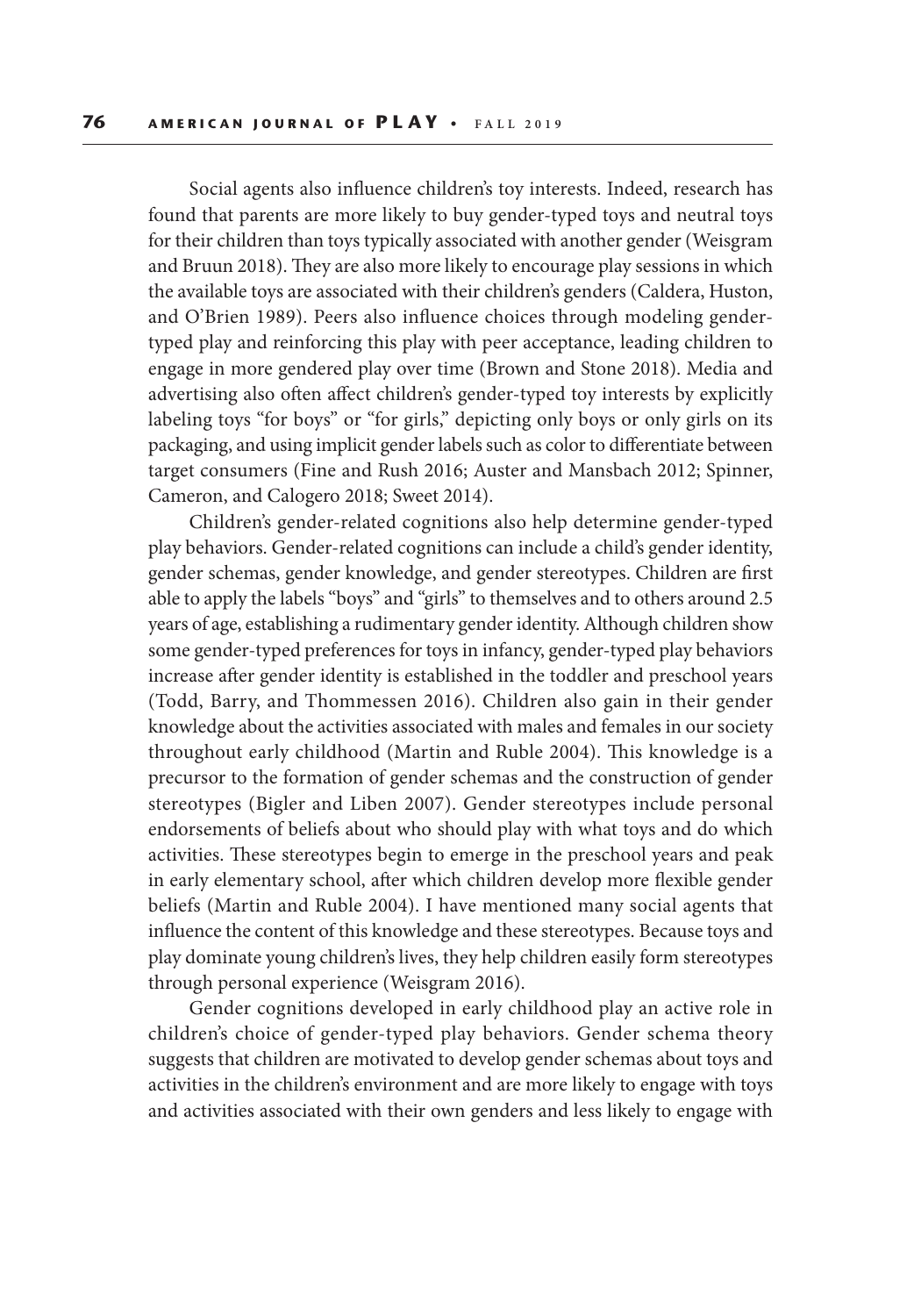toys and activities associated with the genders of others (Bem 1981; Martin and Halverson 1981). Substantial research about young children supports this gender schema theory (e.g., Martin, Eisenbud, and Rose 1995; Weisgram, Dulcher, and Dinella 2014). For example, both Martin, Eisendbud, and Rose (1995) and Weisgram (2016) found that when children are presented with unfamiliar, novel toys and given gender labels for each, they are more attracted to toys whose label matched their gender than toys whose label matched another gender (regardless of the actual toy considered). Recent research also suggests that children who endorse more gender stereotypes (i.e., gender schematic children) may be especially prone to using gender schemas to make decisions about their play behaviors than children who endorse fewer gender stereotypes as suggested by Liben and Bigler's (2002) attitudinal pathway model (Weisgram 2016).

The factors that contribute to children's gender-typed play behaviors are multidimensional and complex. These factors simultaneously influence children's interests and behaviors and interact with each other. As some researchers continue to investigate these complex influences, others have become interested in the impact these gender-typed behaviors have on children's development.

## **Making Kids Smarter, Stronger, Kinder through Play**

Play is the primary vehicle by which children learn and develop in early childhood (Singer, Golinkoft, and Hirsh-Pasek 2006). A large body of literature has demonstrated the impact of play on children's cognitive, physical, and social development—domains of development that roughly correspond to Sesame Workshop's mission of making kids "smarter, stronger, and kinder" (Sesame Workshop 2019). As noted, children's play experiences may vary based on their gender, both through the environmental messages they receive about who "should" engage in what types of play and through the active choices they make about toys, activities, and peers. Thus, scholars question whether children's development may differ by gender as a result of their gender-typed play behaviors (Brown 2014; Eliot 2009; Weisgram and Dinella 2018).

#### *Smarter*

Gender-typed play affects many of children's cognitive and academic abilities (Liben et al. 2018). Relatively few studies have examined the link between play with feminine toys and children's cognitive development, though Cherney and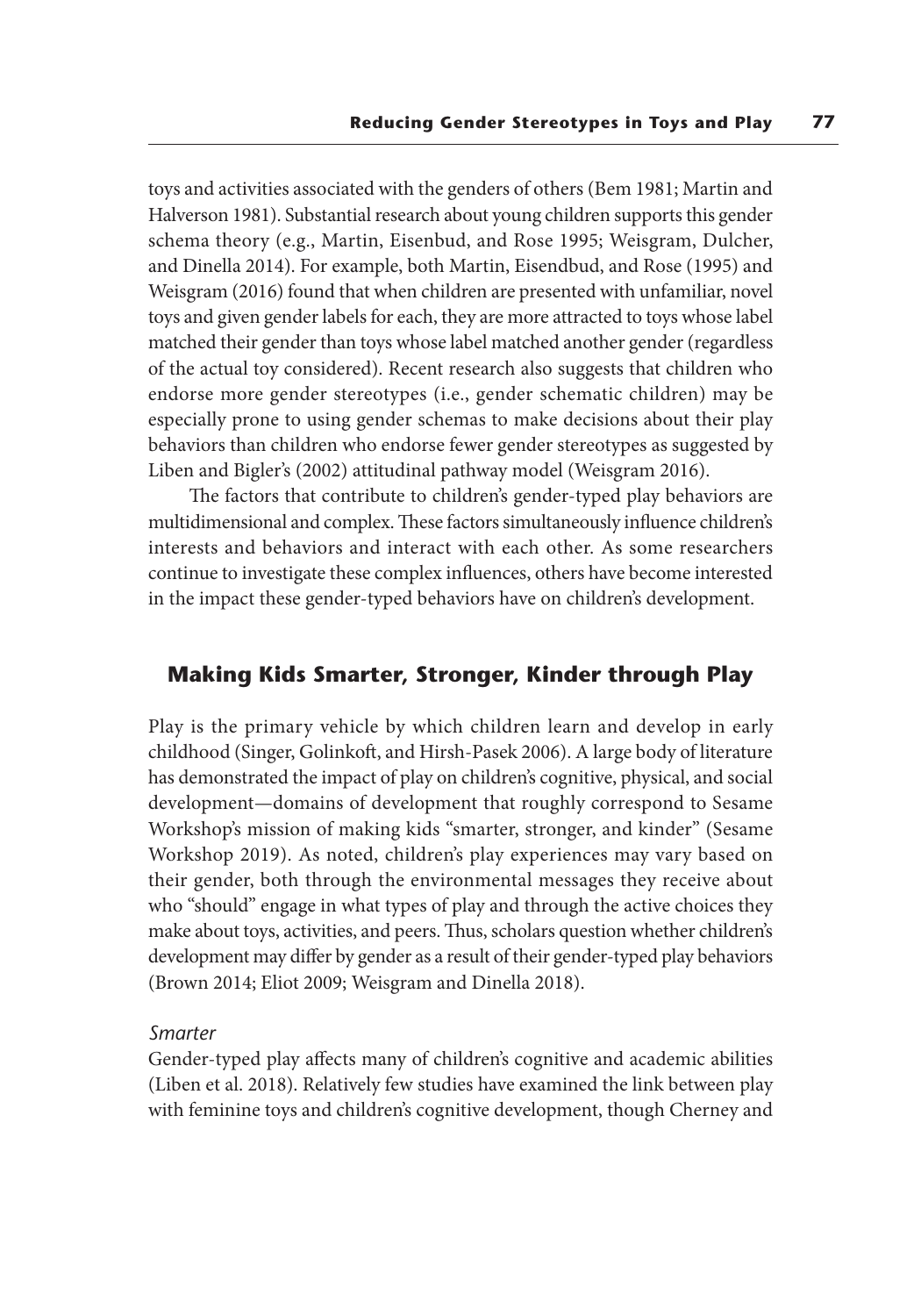associates (2003) have found that play with feminine toys was linked to greater play complexity than play with masculine toys. Eliot (2014) suggests that play in smaller groups may lead to advanced verbal skills among girls and that use of larger space could enhance spatial skills among boys, but calls for more research to test these associations.

Most research has focused on demonstrating the link between masculine gender-typed play and children's spatial skills and mathematic abilities. Gender differences in spatial skills are considered to be well established with a small to moderate male advantage, especially in tests of mental rotation (Halpern 2012; Hyde 2005). Scholars across psychology have sought an explanation for the moderate gender differences in older children's and adults' spatial skills. Researchers in the 1970s speculated that a link exists between traditionally masculine toys and children's spatial skills, although this research was limited (Connor and Serbin 1977). More recent studies have looked at individual toys and their link to children's spatial skills. Specifically, researchers have found links between children's use of blocks and building sets—toys traditionally considered by adults to be masculine (Blakemore and Centers 2005; Liben and Bigler 2002)—and children's spatial skills (Nath and Szücs 2014). In addition, experimental research has shown that giving children time to build with blocks during school as part of the curriculum significantly improves their spatial skills (Casey et al. 2008). Video game play has traditionally been considered a gendertyped activity in which males typically more frequently engage than females (Cherney and London 2006), although gender differences and the engagement in gaming may depend on the genre considered (Adachi and Willoughby 2011; Rehbein et al. 2016). Both correlational and experimental studies have shown more frequent video game play to be linked to higher spatial skills in children (Feng, Spence, and Pratt 2007; Spence and Feng 2010; Subrahmanyam and Greenfield 1994). These gender-typed activities may contribute to gender differences in cognitive skills in adolescence and adulthood.

Other cognitive areas have received less attention, perhaps because gender differences in cognitive abilities are smaller or nonexistent in other domains. For example, gender differences in mathematics are now considered null; research has shown that engaging with block play, chess, and board games can impact children's mathematics performance (Liben et al. 2018). In addition, gender differences in verbal skills are considered to be very small favoring girls (Hyde 2016), but there is little research demonstrating how gender-typed play may contribute to these differences. Christia Brown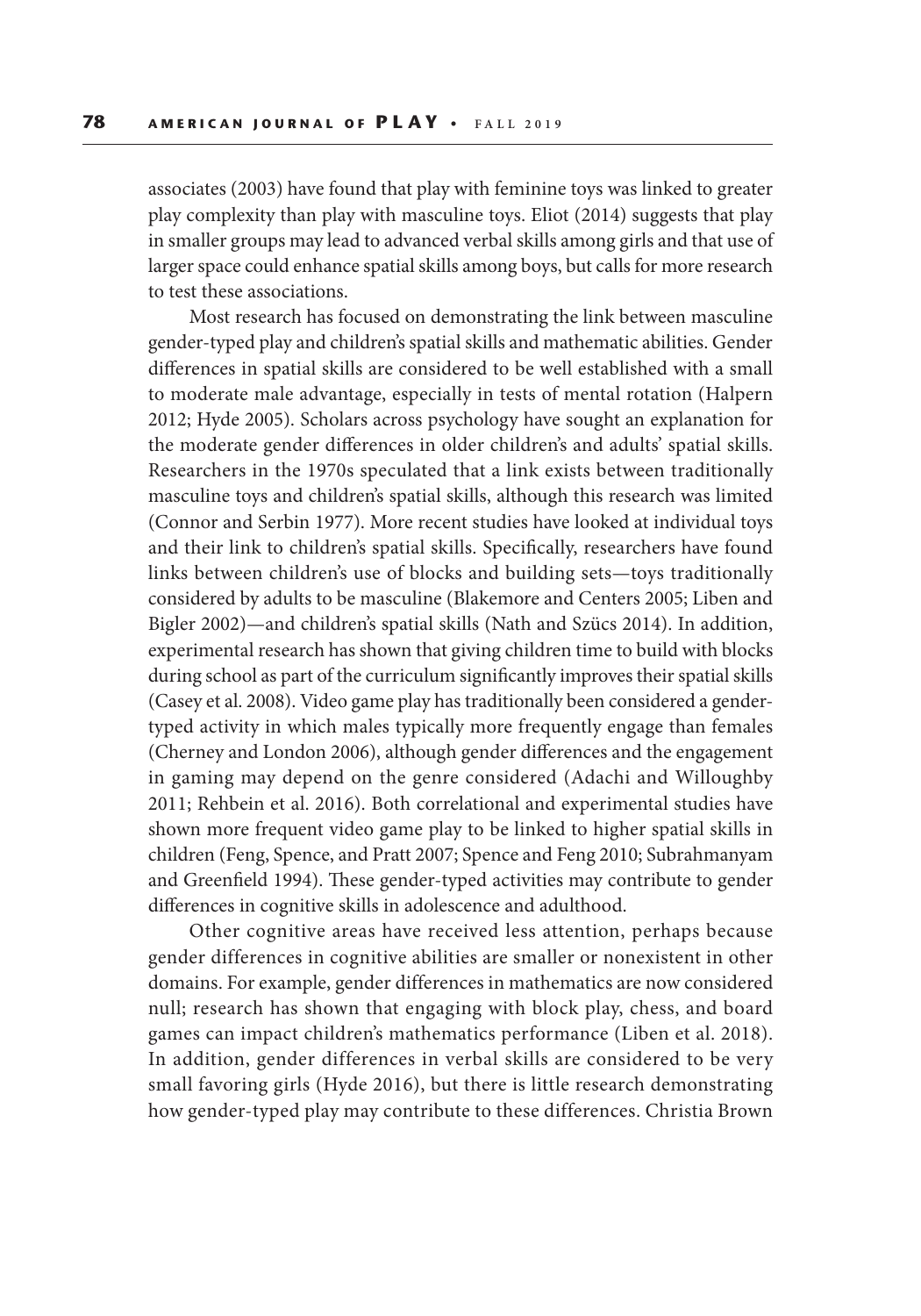(2014) posits that the smaller, less active groups in which girls participate provide ample opportunity for conversation and improving one's verbal skills in comparison to boys' groups. Considering creativity as a cognitive skill, one research study has found that children who choose less gender-traditional toys may show more creativity in play, although the direction of effect needs to be considered here and in future research (Cherney and Bucy 2012). Taken together, this research suggests that gender differentiation in cognitive skills and abilities, particularly spatial skills, may be impacted by gender-typed play behaviors in childhood.

#### *Stronger*

Sesame Workshop embraces a broad definition of "stronger" in their work that can incorporate both mental and physical strength. For the purpose of this analysis, I first consider how gender-typed play can affect children's physical strength and development. Different styles of play may differentially affect boys' and girls' physical development in terms of physical abilities, gross motor skills, fine motor skills, and perhaps even brain development, thus making boys and girls stronger in different ways. For example, boys engage in greater physical activity in free play than girls, often playing in large spaces that may require greater physical effort than playing in small spaces or in sitting (Fabes, Martin, and Hanish 2003). This physical activity is predictive of children's gross motor skills (Laukkanen et al. 2014). Relatedly, gender differences in throwing skill (velocity and distance) have an advantage for males, and these differences increase with age (Hyde 2005). These gender differences have been attributed to practice and play, often in sports settings (Thomas and French 1985). In addition, girls' greater participation in art and craft activities may help develop children's fine motor skills (Marr et al. 2003; Suggate, Stoeger, and Pufke 2017). Frequent play with small toys such as figurines and dolls (but not construction toys) also predict children's fine motor skills (Suggate et al. 2017). Lise Eliot (2009, 2018) posits that the gender differences in children's play behaviors may also contribute to gender differentiation of neural connections and brain regions, although we need further research to demonstrate this proposed connection.

Although I first characterized the "stronger" aspect of Sesame Workshop's mission as physical development, another important aspect of this theme is strength through self-regulation and resiliency. Considerable research exists about the benefits of sociodramatic play for children's self-regulation (Elias and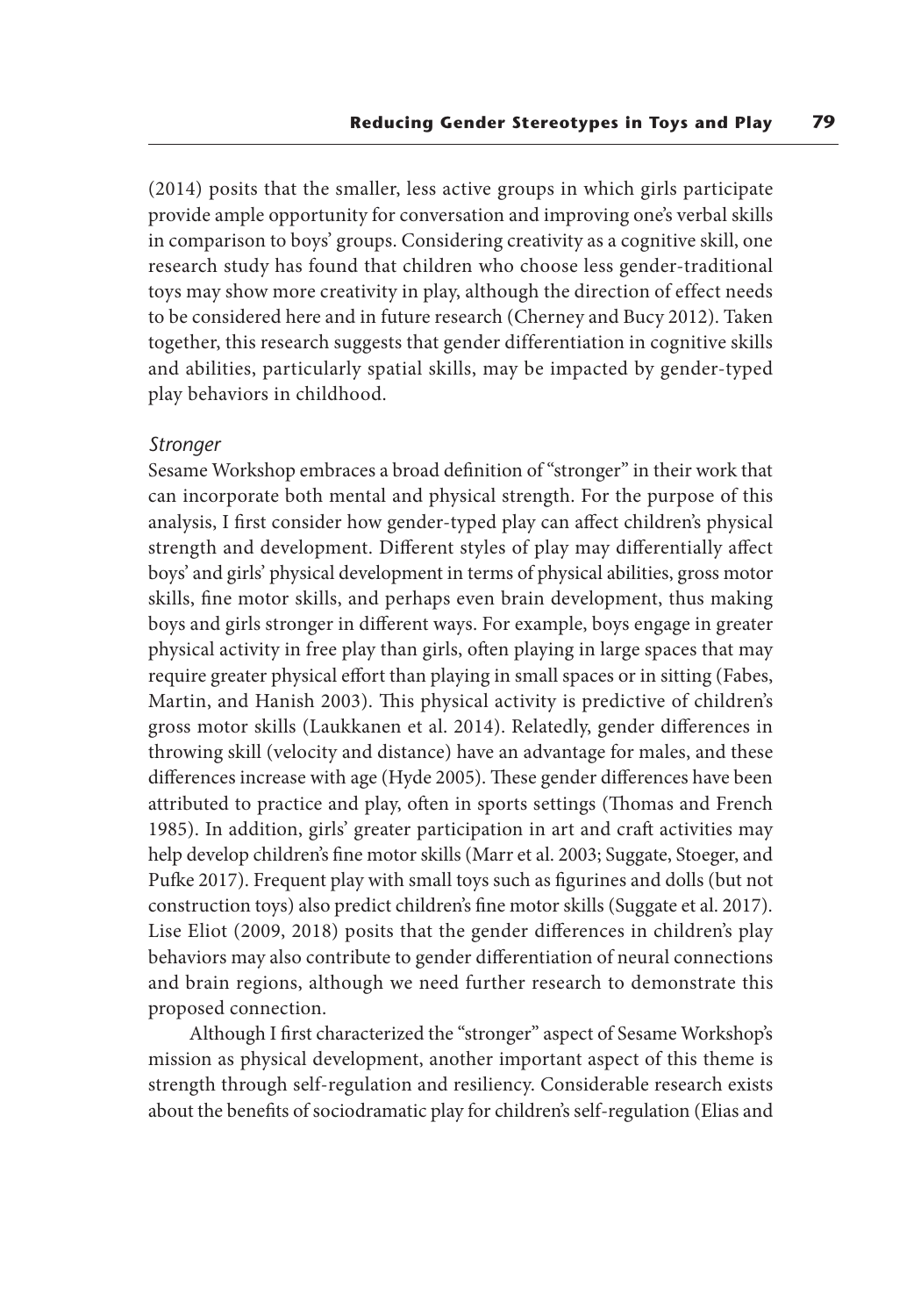Berk 2002; Golinkoff and Hirsh-Pasek 2016) although few analyses consider the moderating effects of gender. Strength may also include concepts such as resilience, grit, and perseverance. However, there is little research on how children's play, particularly gender-typed play behaviors, impact these constructs and how this type of strength develops in childhood. Although some research demonstrates that enrollment in sports may provide resiliency against risky behaviors in adolescence (Lipowski et al. 2016), play with toys or engagement with many other childhood activities have not been investigated in this context. However, it is not hard to imagine that these characteristics can be developed through play such as building complex LEGO sets, completing complex craft projects, and playing and practicing sports in formal and informal settings. We need further research about the effects of gender-typed play on self-regulation and resiliency.

#### *Kinder*

Gender-typed play behaviors can also affect children's prosocial development. Murnen (2018) notes that research on the impact of gender-typed toys and play on children's social behavior is comparatively limited. However, some research demonstrates that play with feminine toys may have benefits for children's prosocial or "kinder" interactions in terms of children's social emotional development and behaviors. Recently, Li and Wong (2016) note that girls who play with feminine toys on a regular basis and boys who play with neutral toys were more skilled at developing strategies to comfort crying infants than their peers who play with masculine toys (note, there were not enough boys who played with feminine toys to include in their analyses). In another recent study, researchers found that play with princess toys (and engagement with princess media in general) were predictors of boys' prosocial behaviors (Coyne et al. 2016). Play styles may also contribute to prosocial development. Dramatic play, in which girls engage more than boys on average, has been found to relate to children's social skills (Li, Hestenes, and Wang 2016) and a predictor of emotion knowledge (i.e., naming emotions and knowing when they may occur) for girls and emotional expressiveness for boys (Lindsey and Colwell 2013). In addition, rough-and-tumble play, in which boys engage more often than girls on average, has been found to be a positive predictor of emotional expressiveness and selfregulation of emotions in boys and a negative predictor among girls of emotional expressiveness (Lindsey and Colwell 2013).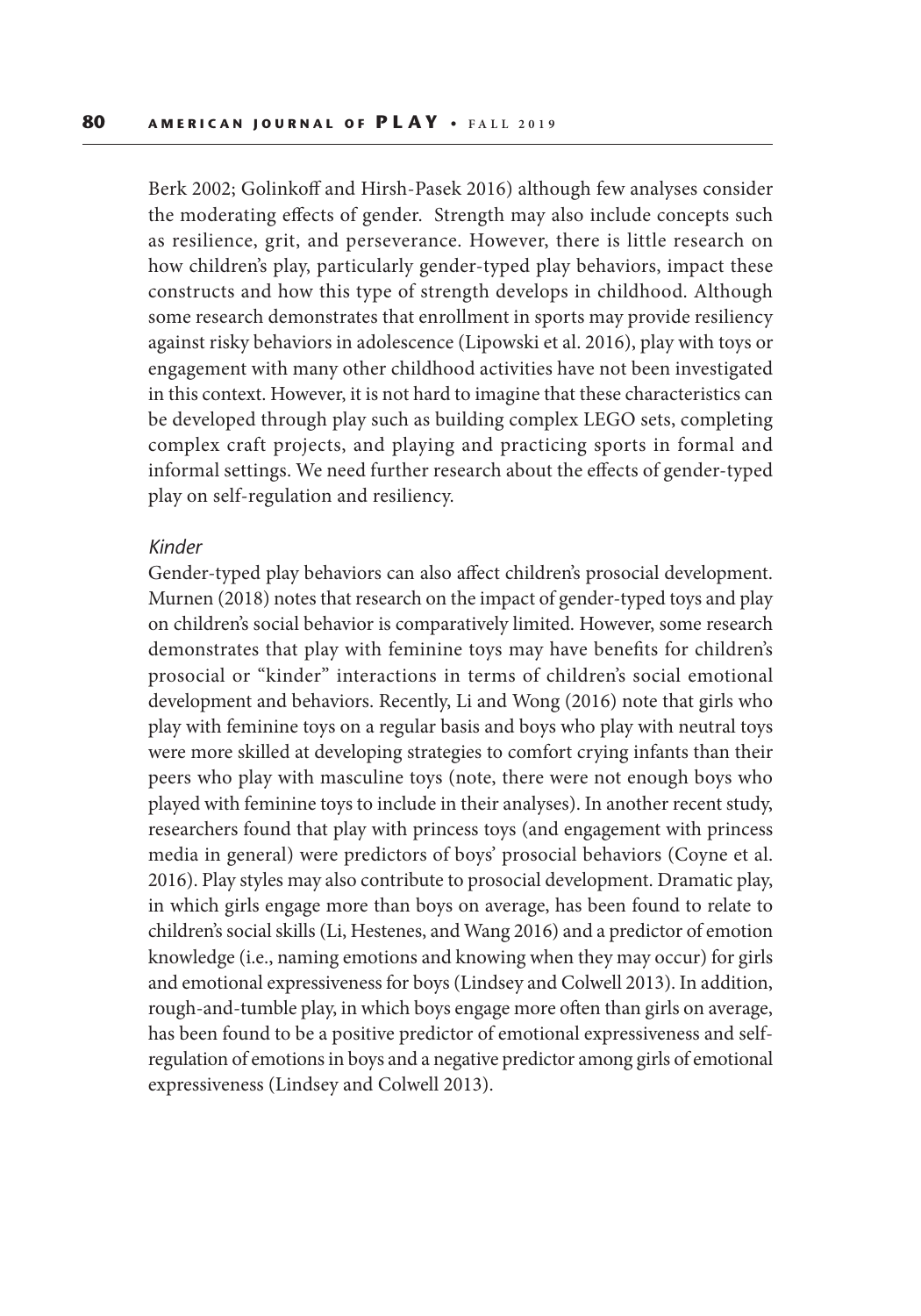# **Reducing Children's Gender Stereotypes through** *Sesame Street*

So far, I have noted that there are multiple factors that contribute to children's gender-typed toy interests including the effects of social agents such as media. These gender-typed toy interests may lead to gender differentiation of children's physical, cognitive, and social skills thus creating differences in the extent to which boys and girls develop into children demonstrating those qualities Sesame Workshop defines as "smarter, stronger, kinder." Children's television programming such as *Sesame Street* can affect the gender stereotypes that children hold by introducing and reinforcing societal stereotypes or by reducing existing gender stereotypes using methods outlined in the psychological literature. Indeed, throughout the last fifty years, *Sesame Street* has made a commitment to reducing stereotypes by promoting diversity and gender equity in the United States and throughout its coproductions and other initiatives around the world (Cole et al. 2016; Sesame Workshop 2019).

 Scholars have noted that there are multiple techniques used to reduce children's gender stereotypes. *Sesame Street*, in its recent U.S. programming, uses three different techniques shown to decrease children's gender stereotypes in the area of toys and play: reducing the functional use of gender in the environment, explaining gender stereotypes and how we can counter them, and increasing the complexity of gender categories through counterexamples.

Reducing the functional use of gender in the environment has been shown to reduce children's gender stereotypes. Functional use of stereotypes refers to the use of gender to organize the environment including separating children by gender into groups, the verbal use of gender categories, and the use of different facilities for children of different genders (Bigler 1995). In two studies including either preschool or school-aged children (Bigler 1995; Hilliard and Liben 2010), researchers asked teachers either to make use of gender categories frequently (by having separate bulletin boards, by lining up children boy-girl, and by making verbal use of gender categories—"Good morning, boys and girls") or to refrain from mentions and organization by gender except for children's personal pronouns. In both studies, gender stereotyping was increased for the children in classrooms that made functional use of gender compared to the classrooms where gender was not salient. Thus, minimizing the salience of gender in children's environment and the functional use of gender may serve to reduce their gender stereotypes.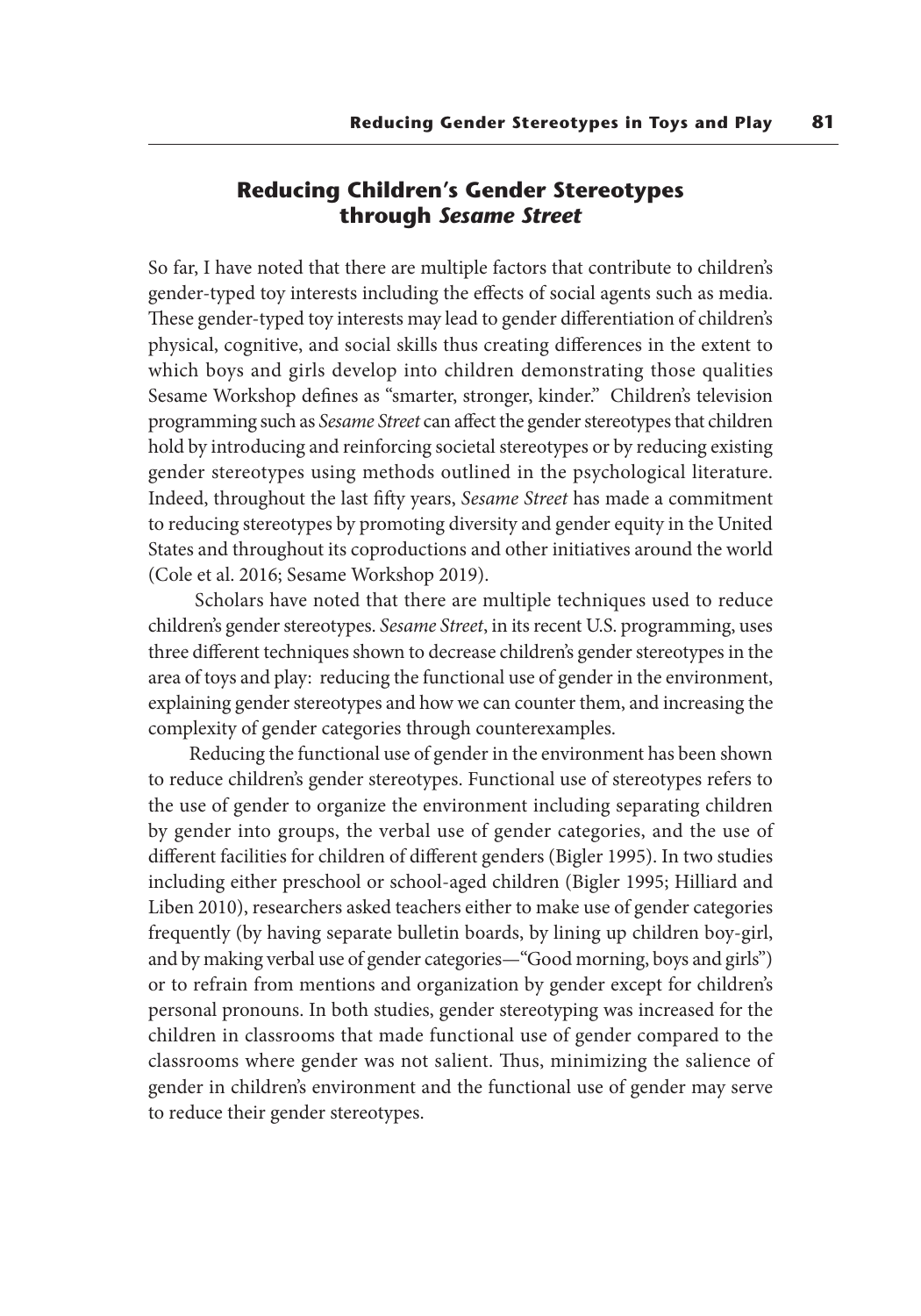This strategy has been employed throughout *Sesame Street*'s programming. Aside from the use of gendered personal pronouns, which is commonplace in U.S. language and culture, characters on *Sesame Street* rarely make use of gender categories (with exceptions for when they are directly addressing gender issues or stereotypes). For example, when episodes feature characters or women in masculine domains, they do not denote their gender (i.e., Justice Sotomayor is a female judge), but note their jobs in an inclusive manor (i.e., Sonia Sotomayor as a Supreme Court Justice, Abby playing dress-up as a Supreme Court Justice). By avoiding the use of gender categories whenever possible and by using gender inclusive language (i.e., mail carrier instead of mailman), *Sesame Street* programming has likely helped prevent gender stereotypes from forming in children and reduced the use of gender stereotypes in young children.

A second strategy to reduce children's gender stereotypes involves explaining to children what gender stereotypes—and related concepts such as gender discrimination—are. Scholars have noted that children may need an explanation of gender stereotypes to process and counter information received from social agents in their environments (Bem 1998; Brown 2014). This explanation may give them a schema by which they can input such information. For example, a parent or teacher may explain to children that some people believe only girls can play princess, but some individuals do not, and that we believe anyone can play princess. Others may introduce the idea that gender stereotypes are silly ideas or ideas people used to have and thus, that these ideas (i.e., stereotypes) can be dismissed (Bem 1998; Brown 2014). Two studies with older children and adolescents have shown that learning about gender discrimination and hearing explanations of historical gender discrimination makes children more aware of instances of discrimination and reduces gender stereotypes among children (Lamb et al. 2009; Weisgram and Bigler 2007). It is important for children to hear that stereotypes are not always true but are maintained by culture over time. Thus, learning about gender stereotypes from trusted adults may help reduce gender stereotyping in young children as well.

In recent seasons, *Sesame Street* has explicitly addressed and explained gender stereotypes in its programming in the episodes "Baby Bear's Baby Doll" (2011) and "Dress-Up Me Club" (2016). In "Baby Bear's Baby Doll," Baby Bear (who identifies himself as a boy using the terms "brother" and "daddy" during play) plays with a doll and is embarrassed when he notices the audience and when a male friend (Telly Monster) arrives. Gordon, a male adult on the program (who happens to be wearing a pink shirt, thus serving as an exemplar for breaking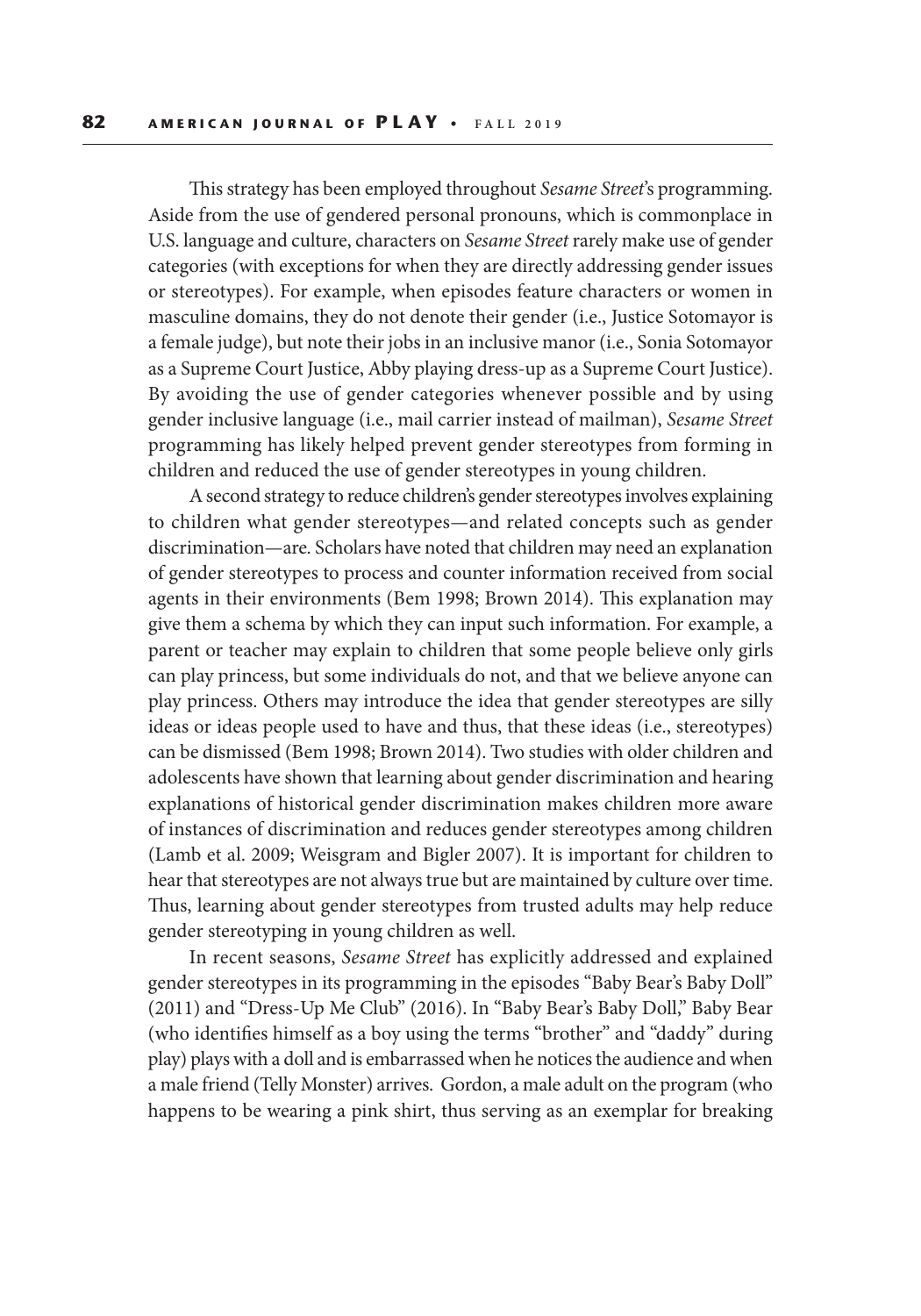down gender stereotypes), listens as Baby Bear explains his embarrassment and knowledge of the stereotype that dolls are for girls. Gordon explains that people of all genders can play with dolls and wear pink shirts and notes, "If you love your doll and it makes you happy, there's no reason to be embarrassed about that. It's just part of what makes you, you!" In a more recent episode, "The Dress Up Me Club," characters on *Sesame Street* such as Prairie Dawn (who identifies as a girl) and Elmo (who identifies as a boy) are playing dress-up with super hero and princess costumes. Abby Cadabby, a girl who is a fairy in training, comes along and dresses up as a "super hero princess." Prairie Dawn then objects, becomes upset, and states that boys wear the super hero costumes and girls wear princess costumes (even pointing out signs over each set of clothes with explicit gender labels). An adult on the program, Chris, then comes along to explain that they do not need gender labels and everyone can dress up as they choose—Abby becomes a super hero and even Cookie Monster becomes a ballerina. Both episodes explicitly address gender stereotypes about toys and play and counter these stereotypes through explanations by trusted adults, thus using an evidencebased practice to reduce gender stereotypes in young children.

A third strategy for reducing gender stereotypes involves increasing the complexity of gender categories by demonstrating gender diversity in children's toys and play. Presenting children with examples of children of various genders engaged in play may prevent children from forming gender stereotypes or may break down established gender stereotypes. Rothbart (1981) notes that stereotypes get revised as counterstereotypic examples are introduced. In her work, Brown (2014) advocates for a two-pronged approach to addressing gender stereotypes: explaining gender stereotypes (as noted previously) and providing a counterexample. Thus, if during play a child says "only boys can be fire fighters," she notes the effectiveness of not only explaining that everyone can be a fire fighter, but also of pointing out a specific example of a female fire fighter in the community or in the media.

*Sesame Street* particularly excels at using this mechanism to prevent the formation of gender stereotypes and to reduce young children's established gender stereotypes. When children play in groups, they are almost always playing in mixed-gender groups, breaking down the stereotype that children only play in single-gender groups. In addition, when children are engaged in cooperative play, in-group bias (gender bias) may be reduced (Sherif et al. 1961). In *Sesame Street*'s Season 49 episodes that focus on children learning through play, characters often pretend to be engaged in different occupations.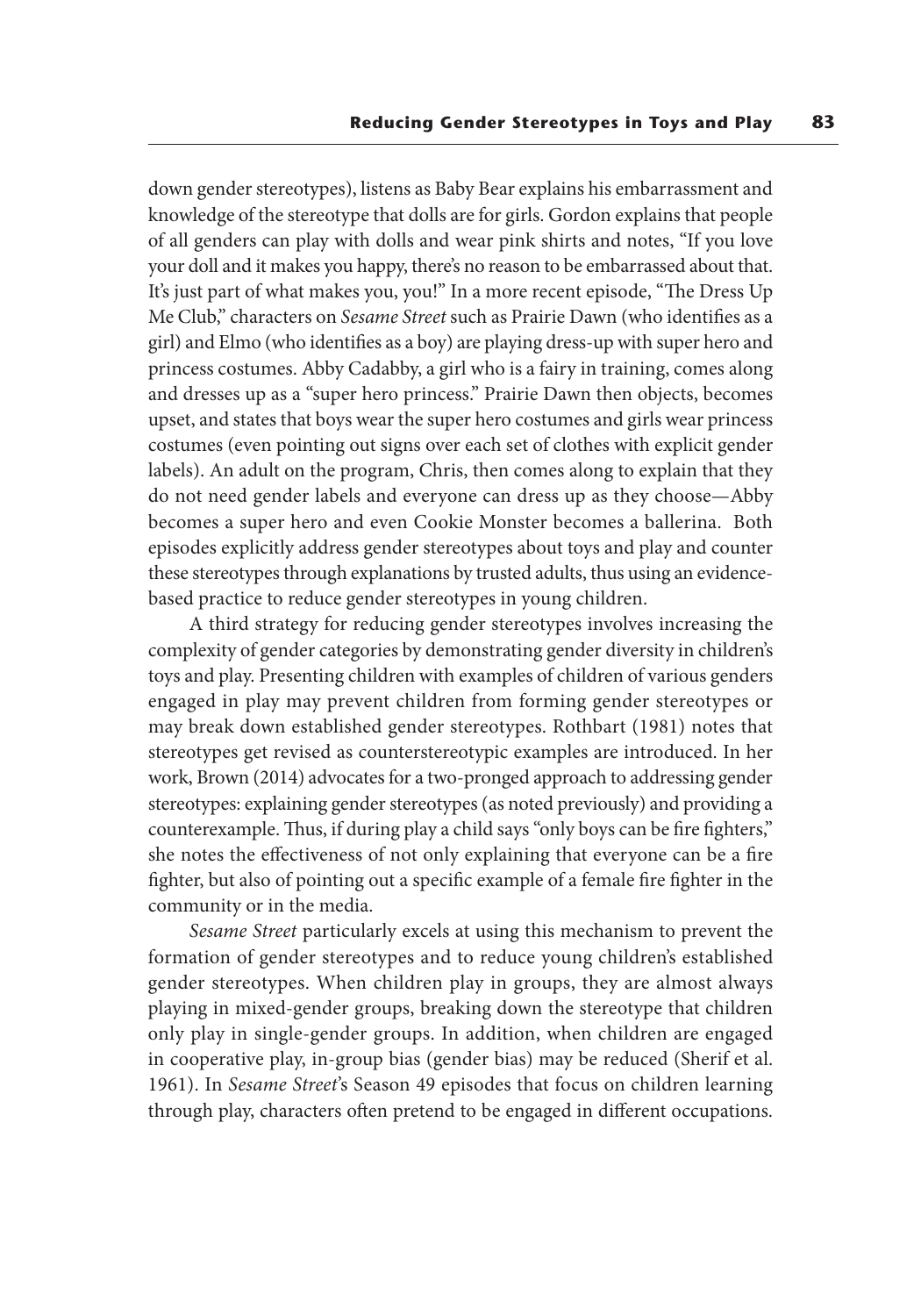*Sesame Street* has shown female characters in male-dominated careers, such as Abby and Rosita as astronauts, and male characters in female-dominated careers, such as Grover as a librarian. The show also often presents both male and female characters pretending to do various jobs, such as Elmo and Abby as veterinarians. Characters are also often shown playing with counterstereotypical toys such as Rosita playing with a toy train. In addition, male and female adult characters are shown as possessing nurturing traits and engaging in child care roles, both roles that are stereotypically feminine. These exemplars not only give children role models across gender lines but are models to children's adult viewing partners for engaging with children in nurturing and caring capacities regardless of gender. These examples, among countless others in the last fifty years, illustrate the commitment that Sesame Workshop has had to preventing the formation of, and reducing of, children's gender stereotypes and to promoting gender equity through its programming.

# **Conclusion**

Gender-typed play behaviors are prominent in early childhood and can lead to gender differentiated skills and behavior throughout life. Reducing children's gender stereotypes may promote gender diversity in their play and thus reduce this gender differentiation. Sesame Workshop has committed to fostering gender equity through programs and initiatives both internationally and domestically. On *Sesame Street* in the United States, Sesame Workshop has demonstrated its commitment to preventing the formation of gender stereotypes and reducing children's established gender stereotypes of toys and play by reducing the use of gender as a category, explicitly explaining and refuting gender stereotypes, and increasing the complexity of gender categories by depicting gender diversity in children's play behaviors. I am hopeful that these efforts will continue and be effective as we celebrate gender diversity and gender equity in our society and across the world.

#### **REFERENCES**

Adachi, Paul J.C., and Teena Willoughby. 2011. "The Effect of Video Game Competition and Violence on Aggressive Behavior: Which Characteristic Has the Greatest Influence?" *Psychology of Violence* 1:259–74.

Auster, Carol J., and Claire S. Mansbach. 2012. "The Gender Marketing of Toys: An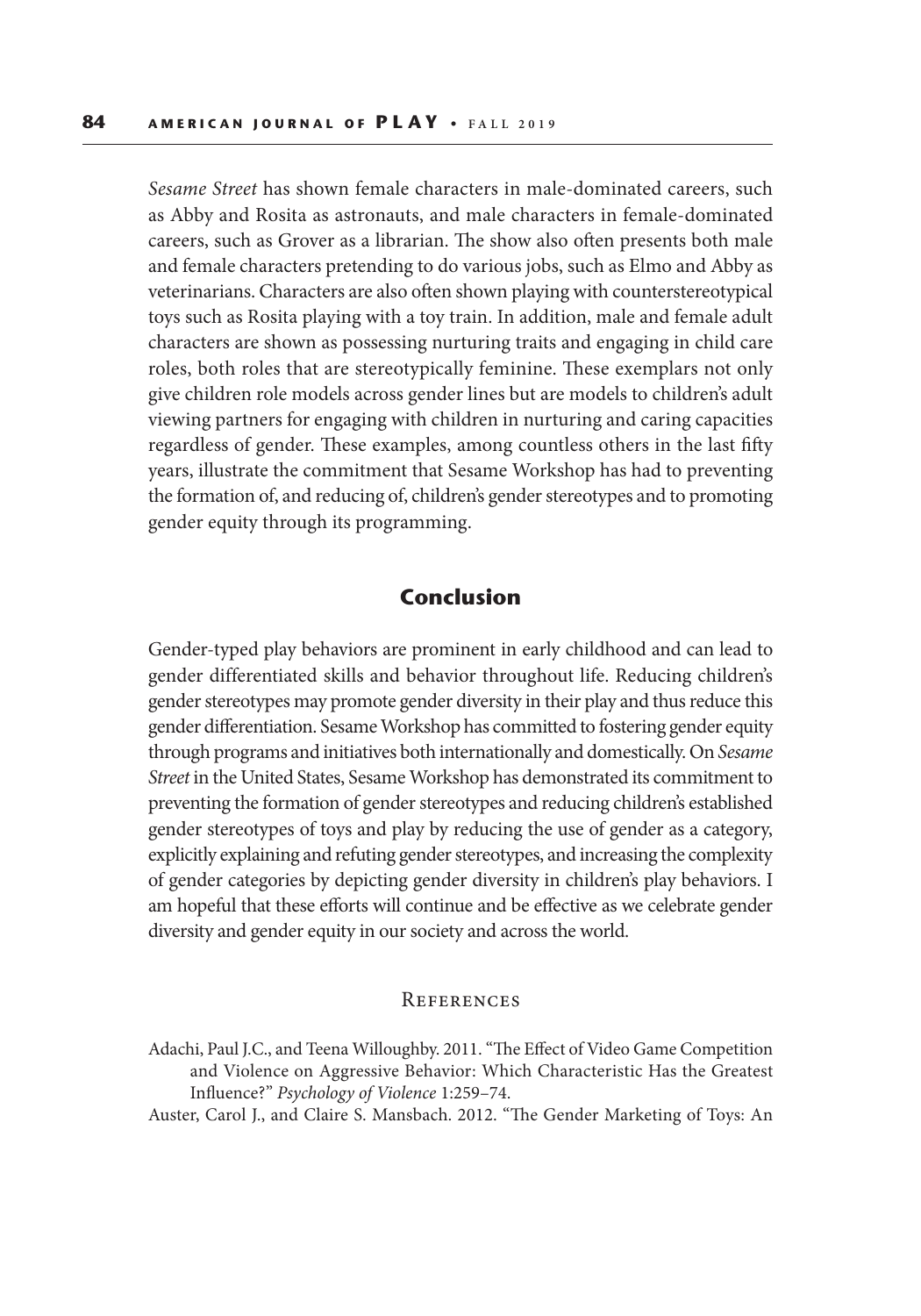Analysis of Color and Type of Toy on the Disney Store Website." *Sex Roles* 67:375–88. Bem, Sandra Lipsitz. 1981. "Gender Schema Theory: A Cognitive Account of Sex Typing." *Psychological Review* 88:354–64.

Bigler, Rebecca S. 1995. "The Role of Classification Skill in Moderating Environmental Influences on Children's Gender Stereotyping: A Study of the Functional Use of Gender in the Classroom." *Child Development* 66:1072–87.

- Bigler, Rebecca S., and Lynn S. Liben. 2007. "Developmental Intergroup Theory: Explaining and Reducing Children's Social Stereotyping and Prejudice." *Current Directions in Psychological Science* 16:162–66.
- Blakemore, Judith E. Owen, and Renee E. Centers. 2005. "Characteristics of Boys' and Girls' Toys." *Sex Roles* 53:619–33.
- Brown, Christia Spears. 2014. *Parenting beyond Pink & Blue: How to Raise Your Kids Free of Gender Stereotypes*.
- Brown, Christia Spears, and Ellen A. Stone. 2018. "Environmental and Social Contributions to Children's Gender-Typed Toy Play: The Role of Family, Peers, and Media." In *Gender-Typing of Children's Toys: How Early Play Experiences Impact Development,* edited by Erica S. Weisgram and Lisa M. Dinella, 121–40.
- Caldera, Yvonne M., Aletha C. Huston, and Marion O'Brien. 1989. "Social Interactions and Play Patterns of Parents and Toddlers with Feminine, Masculine, and Neutral Toys." *Child Development* 60:70–76.
- Casey, Beth M., Nicole Andrews, Holly Schindler, Joanne E. Kersh, Alexandra Samper, and Juanita Copley. 2008. "The Development of Spatial Skills through Interventions Involving Block Building Activities." *Cognition and Instruction* 26:269–309.
- Cherney, Isabelle D., and Justine L. Bucy. 2011. "Play, Creativity, and Gender Schema Flexibility." Poster presented at the Cognitive Development Society 2011, Philadelphia, Pennsylvania, October 15, 2011.
- Cherney, Isabelle D., Lisa Kelly-Vance, Katrina Gill Glover, Amy Ruane, and Brigette Oliver Ryalls. 2003. "The Effects of Stereotyped Toys and Gender on Play Assessment in Children Aged 18–47 Months." *Educational Psychology* 23:95–106.
- Cherney, Isabelle D., and Kamala London. 2006. "Gender-Linked Differences in the Toys, Television Shows, Computer Games, and Outdoor Activities of 5- to 13-Year-Old Children." *Sex Roles* 54:717–26.
- Cole, Charlotte F., Alyaa Montasser, June H. Lee, Cairo Arafat, and Nada W. Elattar. 2016. "Empowering Girls and Boys to Be Life-Long Learners: Gender Equity Lessons from Sesame Street Programs in Egypt and Palestine." In *The Sesame Effect: The Global Impact of the Longest Street in the World,* edited by Charlotte F. Cole and June H. Lee, 135–53.
- Colwell, Malinda J., and Eric W. Lindsey. 2005. "Preschool Children's Pretend and Physical Play and Sex of Play Partner: Connections to Peer Competence." *Sex Roles* 52:497–509.
- Connor, Jane M., and Lisa A. Serbin. 1977. "Behaviorally Based Masculine- and Feminine-Activity-Preference Scales for Preschoolers: Correlates with Other Classroom Behaviors and Cognitive Tests." *Child Development* 48:1411–16.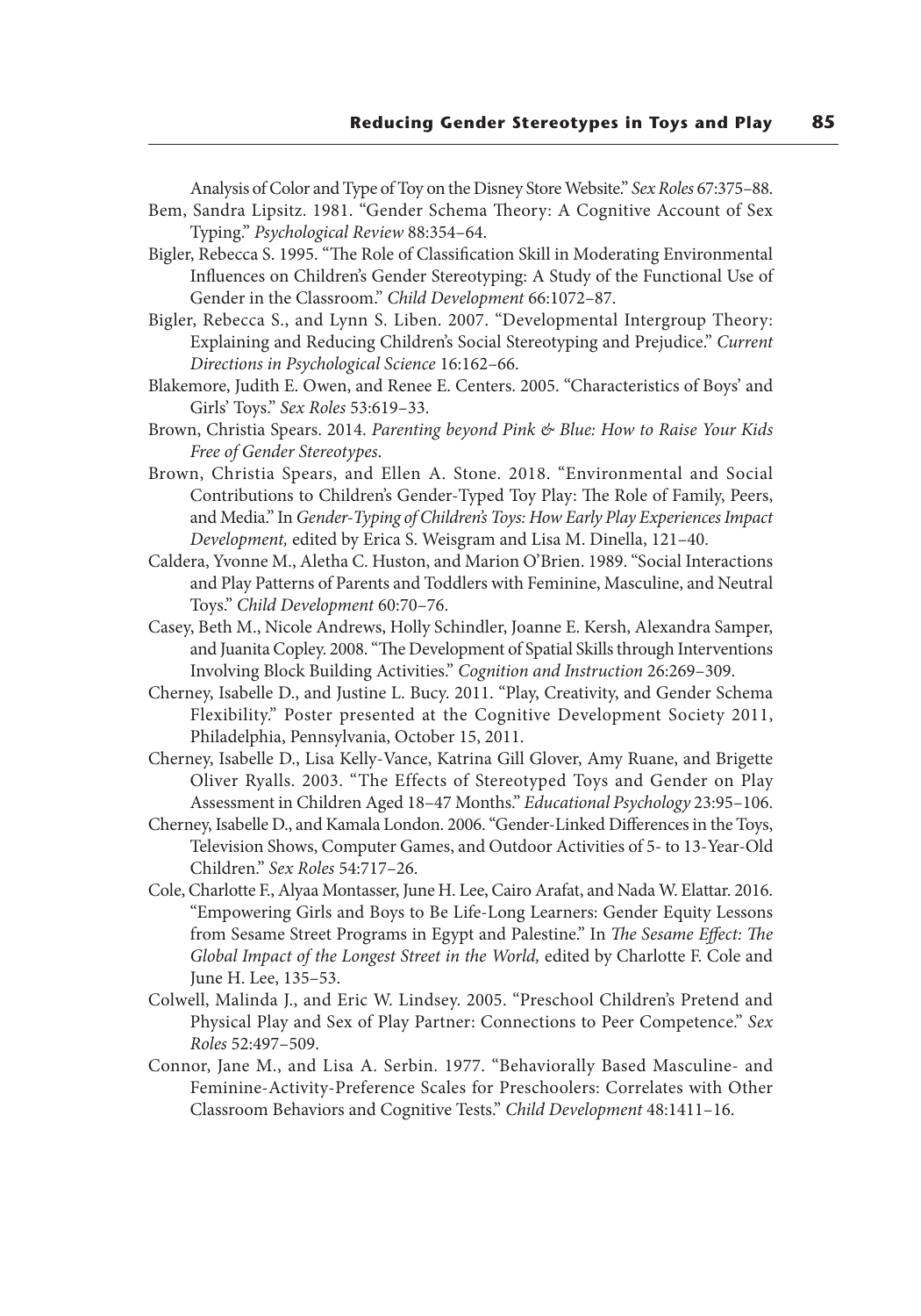- Coyne, Sarah M., Jennifer Ruh Linder, Eric E. Rasmussen, David A. Nelson, and Victoria Birkbeck. 2016. "Pretty as a Princess: Longitudinal Effects of Engagement with Disney Princesses on Gender Stereotypes, Body Esteem, and Prosocial Behavior in Children." *Child Development* 87:1909–25.
- Davis, Michael. 2009. *Street Gang: The Complete History of Sesame Street.*
- Dinella, Lisa M., and Erica S. Weisgram. 2018. "Gender-Typing of Children's Toys: Causes, Consequences, and Correlates." *Sex Roles* 79:253–59.
- Elias, Cynthia L., and Laura E. Berk. 2002. "Self-Regulation in Young Children: Is There a Role for Sociodramatic Play?" *Early Childhood Research Quarterly* 17:216–38.
- Eliot, Lise. 2009. *Pink Brain, Blue Brain: How Small Differences Grow into Troublesome Gaps—and What We Can Do About It*.
	- ——— . 2018. "Impact of Gender-Typed Toys on Children's Neurological Development." In *Gender-Typing of Children's Toys: How Early Play Experiences Impact Development,*  edited by Erica S. Weisgram and Lisa M. Dinella, 167–87.
- Fabes, Richard A., Carol Lynn Martin, and Laura D. Hanish. 2003. "Young Children's Play Qualities in Same-, Other-, and Mixed-Sex Peer Groups." *Child Development* 74:921–32.
- Feng, Jing, Ian Spence, and Jay Pratt. 2007. "Playing an Action Video Game Reduces Gender Differences in Spatial Cognition." *Psychological Science* 18:850–55.
- Fine, Cordelia, and Emma Rush. 2018. "'Why Does All the Girls Have to Buy Pink Stuff?' The Ethics and Science of the Gendered Toy Marketing Debate." *Journal of Business Ethics* 149:769–84.
- Golinkoff, Roberta M., and Kathy Hirsh-Pasek. 2016. *Becoming Brilliant: What Science Tells Us About Raising Successful Children*.
- Halpern, Diane F. 2004. "A Cognitive-Process Taxonomy for Sex Differences in Cognitive Abilities." *Current Directions in Psychological Science* 13:135–39.
- Hilliard, Lacey J., and Lynn S. Liben. 2010. "Differing Levels of Gender Salience in Preschool Classrooms: Effects on Children's Gender Attitudes and Intergroup Bias." *Child Development* 81:1787–98.
- Hines, Melissa, Mihaela Constantinescu, and Debra Spencer. 2015. "Early Androgen Exposure and Human Gender Development." *Biology of Sex Differences* 6:3.
- Hyde, Janet Shibley. 2005. "The Gender Similarities Hypothesis." *American Psychologist* 60:581–92.
- ——— . 2016. "Sex and Cognition: Gender and Cognitive Functions." *Current Opinion in Neurobiology* 38:53–56.
- Lamb, Lindsay M., Rebecca S. Bigler, Lynn S. Liben, and Vanessa A. Green. 2009. "Teaching Children to Confront Peers' Sexist Remarks: Implications for Theories of Gender Development and Educational Practice." *Sex Roles* 61:361.
- Laukkanen, Arto, Arto Pesola, Marko Havu, Arja Sääkslahti, and Taija Finni. 2014. "Relationship between Habitual Physical Activity and Gross Motor Skills Is Multifaceted in 5- to 8-year-old Children." *Scandinavian Journal of Medicine & Science in Sports* 24:e102–10.
- Li, Jiayao, Linda L. Hestenes, and Yudan C. Wang. 2016. "Links between Preschool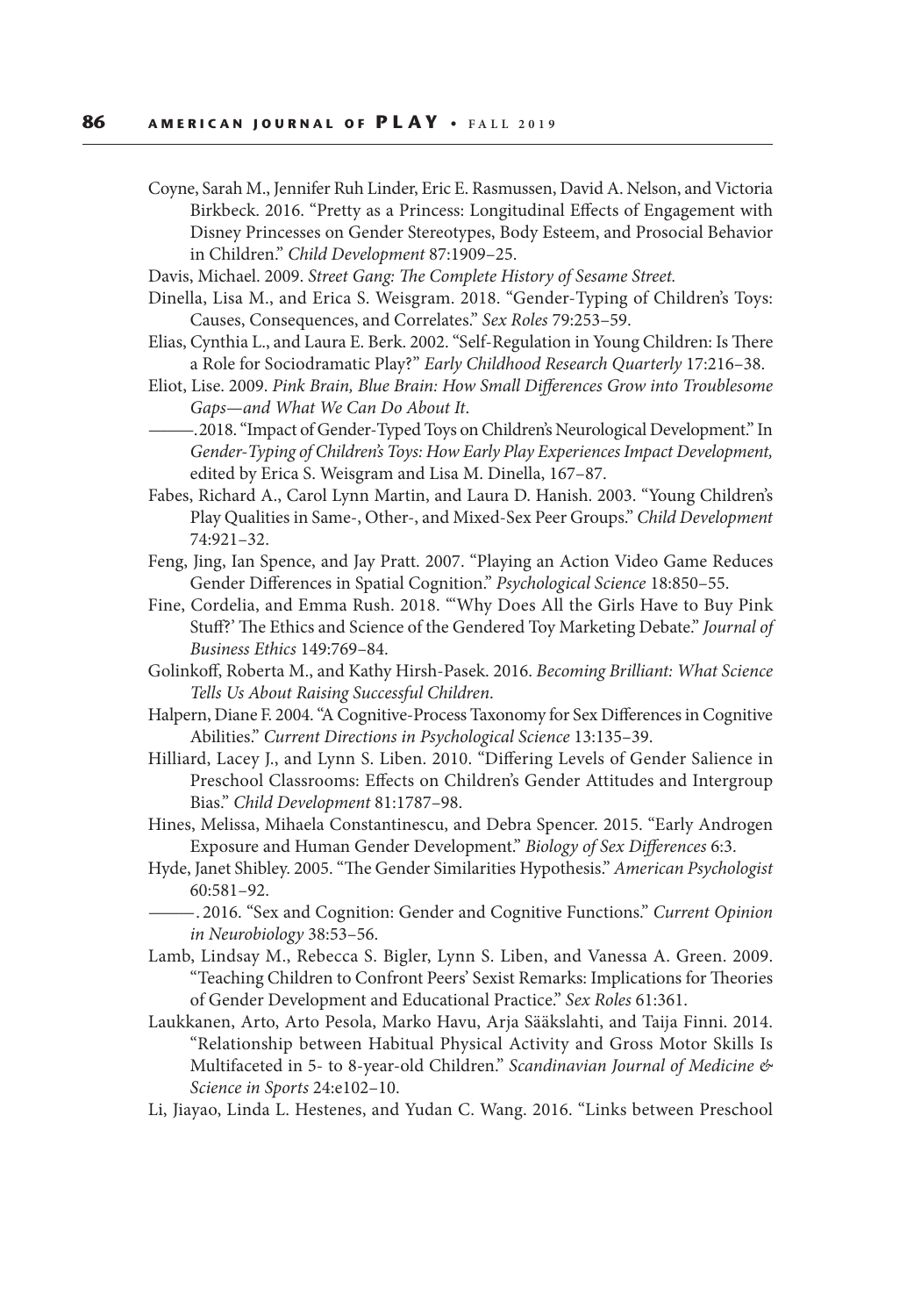Children's Social Skills and Observed Pretend Play in Outdoor Childcare Environments." *Early Childhood Education Journal* 44:61–68.

Li, Rebecca Y. Hei, and Wang Ivy Wong. 2016. "Gender-Typed Play and Social Abilities in Boys and Girls: Are They Related?" *Sex Roles* 74:399–410.

Liben, Lynn S., and Rebecca S. Bigler. 2002. "The Developmental Course of Gender Differentiation: Conceptualizing, Measuring, and Evaluating Constructs and Pathways." *Monographs of the Society for Research in Child Development* 67, No. 2.

- Liben, Lynn S., Kingsley M. Schroeder, Giulia A. Borriello, and Erica S. Weisgram. 2018. "Cognitive Consequences of Gendered Toy Play." In *Gender-Typing of Children's Toys: How Early Play Experiences Impact Development*, edited by Erica S. Weisgram and Lisa M. Dinella, 213–55.
- Lindsey, Eric W., and Malinda J. Colwell. 2013. "Pretend and Physical Play: Links to Preschoolers' Affective Social Competence." *Merrill-Palmer Quarterly* 59:330–60.

Lipowski, Mariusz, Małgorzata Lipowska, Magdalena Jochimek, and Daniel Krokosz. 2016. "Resiliency as a Factor Protecting Youths from Risky Behaviour: Moderating Effects of Gender and Sport." *European Journal of Sport Science* 16:246–55.

- Maccoby, Eleanor E. 1998. *The Two Sexes: Growing up Apart, Coming Together.*
- Marr, Deborah, Sharon Cermak, Ellen S. Cohn, and Anne Henderson. 2003. "Fine Motor Activities in Head Start and Kindergarten Classrooms." *The American Journal of Occupational Therapy* 57:550–57.
- Martin, Carol Lynn, Lisa Eisenbud, and Hilary Rose. 1995. "Children's Gender-Based Reasoning about Toys." *Child Development* 66:1453–71*.*
- Martin, Carol, Richard A. Fabes, Laura Hanish, Stacie Leonard, and Lisa M. Dinella. 2011. "Experienced and Expected Similarity to Same-Gender Peers: Moving Toward a Comprehensive Model of Gender Segregation." *Sex Roles* 65:421–34.
- Martin, Carol Lynn, and Charles F. Halverson, Jr. 1981. "A Schematic Processing Model of Sex Typing and Stereotyping in Children." *Child Development* 52:1119–34.
- Martin, Carol Lynn, and Diane Ruble. 2004. "Children's Search for Gender Cues: Cognitive Perspectives on Gender Development." *Current Directions in Psychological Science* 13:67–70.
- Murnen, Sarah K. 2018. "Fashion or Action? Gender-Stereotyped Toys and Social Behavior." In *Gender-Typing of Children's Toys: How Early Play Experiences Impact Development,* edited by Erica S. Weisgram and Lisa M. Dinella, 189–211.
- Nath, Swiya, and Dénes Szücs. 2014. "Construction Play and Cognitive Skills Associated with the Development of Mathematical Abilities in 7-Year-Old Children." *Learning and Instruction* 32:73–80.
- Rehbein, Florian, Andreas Staudt, Michael Hanslmaier, and Soren Kliem. 2015. "Video Game Playing in the General Adult Population of Germany: Can Higher Gaming Time of Males be Explained by Gender Specific Genre Preferences?" *Computers in Human Behavior* 55:729–35.
- Rose, Amanda J., and Rhiannon L. Smith. 2018. "Gender and Peer Relationships." In *Handbook of Peer Interactions, Relationships, and Groups*, edited by William M. Bukowski, Brett Laursen, and Kenneth H. Rubin, 571–89.